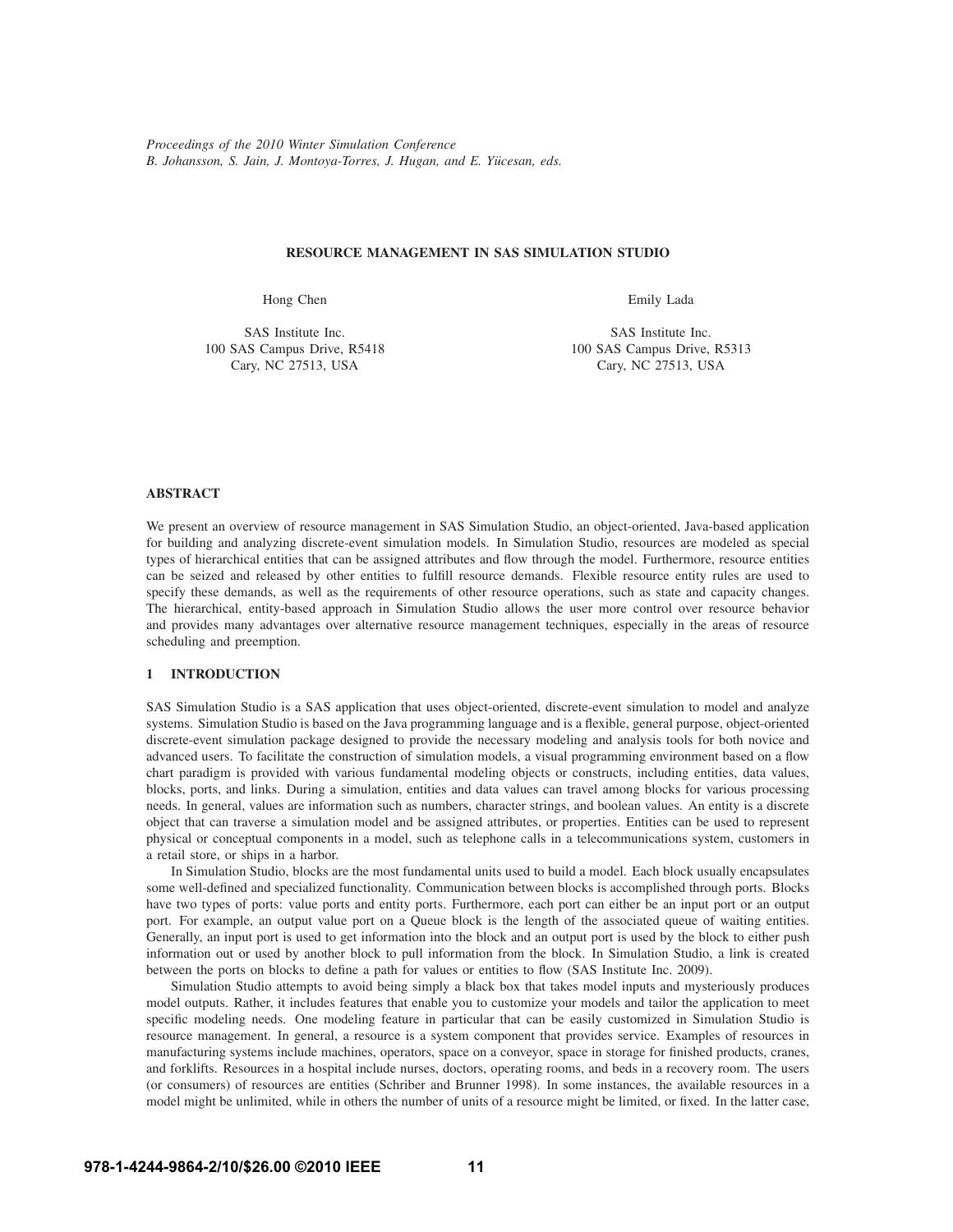entities are required to wait for use of the resource. The number of available resource units may also vary throughout a simulation run, perhaps governed by a predefined schedule. Resources are an essential part of most simulation models since they often control or restrict the flow of entities. It can even be said that most discrete-event simulation models contain a resource of some type, whether it be a runway at an airport, a cashier at a grocery store, or a parking garage with a finite number of spaces for cars.

The purpose of this paper is to provide an overview of resource management in Simulation Studio and highlight the advantages of a hierarchical, entity-based approach for modeling complex, resource-driven systems. In Section 2 an overview of alternative resource management techniques is given and in Section 3 an overview of Simulation Studio's object-based approach to resource management is provided. In Section 4 a common resource usage pattern is proposed to describe the various ways in which resource entities are used in Simulation Studio. Sections 5 and 6 address the topics of resource scheduling and preemption, respectively, and conclusions are provided in Section 7.

### **2 GERNERAL RESOURCE MANAGEMENT TECHNIQUES**

Resource management schemes are largely dictated or influenced by how resources are actually represented in the modeling software. There are several possible ways to define resources in a general purpose simulation environment. The simplest way is to model resources with a number, as in Arena (Kelton, Sadowski, and Sturrock 2007). The number usually represents resource capacity and can be managed, for example, by a resource pool. This approach, however, assumes the resources are homogeneous and have no individual identity or attributes. This may force a user to make simplifying assumptions in complex situations, especially when trying to model preemption.

Resources can also be defined as special objects, as in ProModel (Harrell and Price 2002), SimProcess (Jones 1995), and AnyLogic (XJ Technologies 2009). These resource objects usually contain a number for capacity and possibly other attributes as well, but they are not entity objects. As a result, dedicated constructs or special treatments must be provided for the delivery and management of these resource objects. In ProModel, dynamic resource objects are allowed to move along the pathways in a simulation model and compete for node usage. As a result, ProModel's dynamic resources have much in common with its entities, although the resources are not actual entities.

Finally, resources can be represented as entities. In some simulation systems, it is possible to model resources using regular entities (without any explicit resource representation). These entities can be stored in a queue and later matched with other entities using some batching mechanism to mimic the seizing of resources to fulfill a demand. This approach is one of the resource representation techniques used in ExtendSim (Diamond et al. 2007). Since in this case the modeling is primarily based on regular entities and their processing constructs, users may have to design, implement, and maintain a more sophisticated resource management subsystem based on the constructs for regular entities in complicated scenarios. ExtendSim attempts to facilitate the use of their regular entities as resources by providing some dedicated blocks, such as the Resource block, which acts like a special queue that allows its entities to be pulled and used as resources.

On the other hand, the object-oriented simulator YANSL (Joines and Roberts 1998) proposes to define resources as a *special* type of entity since entities and resources have a great deal of overlapping characteristics and behavior in an object-oriented simulation environment. The concept of a *resource* entity takes advantage of the rich entity processing capability in a simulation environment, resulting in less special treatment and required support for resources. In addition, YANSL introduces the resource group and resource team constructs to depict the relationships of related resource entities. YANSL, however, does not have a graphical user interface and as a result, a simulation model (including resource management) must be programmed in the C++ programming language by extending the YANSL C++ library. Because YANSL does not have any visual/graphical support, it may be difficult for users without programming skills to use.

As in YANSL, Simulation Studio resources are also defined as a special type of entity. However, Simulation Studio offers a graphical user interface so that programming is not required by the user. In addition, since the entities in Simulation Studio can be hierarchical, the resource entities can be used to organize many levels of child resources. The "resource team" in YANSL can be modeled directly in Simulation Studio without introducing any additional constructs. Furthermore, the resource entities can seize other resource entities and the resulting entity hierarchy can be used like a regular resource entity (that is, it can be seized, released, scheduled, and preempted), which greatly facilitates the modeling of a collection of resources in complex situations.

### **3 MODELING RESOURCES IN SIMULATION STUDIO**

In Simulation Studio, an object-based approach to resource management is taken. In particular, systems modeled in Simulation Studio can use two kinds of resource objects: stationary resources and mobile resources. The following subsections introduce both types of resource objects.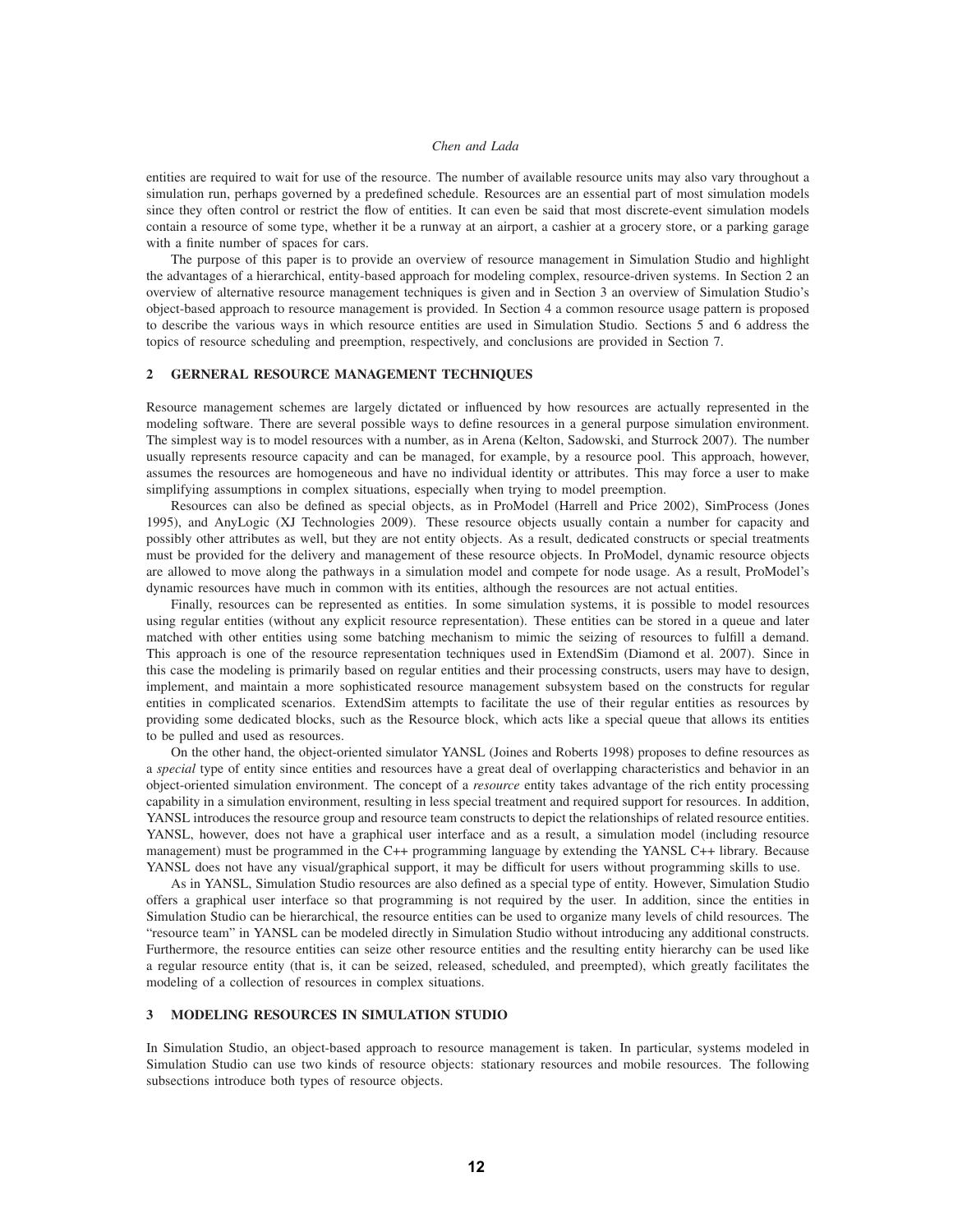### **3.1 Stationary Resources**

Entity holding blocks (such as Queues, Servers, and Delay blocks) represent stationary resources in a Simulation Studio model. These stationary resources are static, created at model building time, and used to model one type of resource. Holding blocks have a capacity (which may be infinite) and they hold or delay entities for some period of time. Furthermore, entities may compete for available space in a holding block. This is opposed to nonholding blocks (such as a Switch block) in which entities flow through without the simulation clock advancing.

To illustrate the use of stationary resources, Figure 1 shows a Simulation Studio model of a simple banking system in which there are three tellers and one queue for customers to wait. Customer arrivals to the bank are modeled using an Entity Generator block (labeled Arriving Customers). The Numeric Source block (labeled Interarrival Time) generates a sample from a specified distribution and the Entity Generator block pulls that value through its InterArrivalTime value port to schedule the arrival time of the next customer to the bank. When an entity (representing a bank customer) leaves the Entity Generator block, it is pushed to a Queue block (labeled FIFO Queue). The Queue block in this model has infinite capacity and a first-in-first-out queueing discipline. When an entity arrives at the Queue block, it attempts to push the entity to a Server block (labeled Tellers). The Server block has a specified capacity of three and represents the three bank tellers. If a unit of the Server is available (that is, one of the bank tellers is idle), then the Server block accepts the customer entity. Otherwise, the entity waits in the queue. When a unit of the Server becomes available, it requests an entity from the queue. When an entity arrives at the Server block, a service time is sampled from the Numeric Source block labeled ServiceTime and pulled by the Server through the InServiceTime value port. Once the entity completes service, it is pushed out to the Disposer block (labeled Departing Customers) where it leaves the system.



Figure 1: The banking system model in Simulation Studio using stationary resources.

In the model shown in Figure 1, there are two stationary resources: the Queue block (with infinite capacity) and the Server block (with finite capacity). Both blocks hold entities for some time period and represent one type of resource. Using a holding block, such as a Queue or a Server block, is the simplest way to model resources in Simulation Studio. However, if the system being modeled has a complex resource structure (perhaps so that several different types of resources are required simultaneously to fulfill a demand), then mobile resources must be used.

### **3.2 Mobile Resources**

Mobile resources, which are dynamic and created during the simulation run, are resource objects that flow in the model. Mobile resources are a special type of entity and possess all the capabilities and attributes of regular entities. They can be processed and managed by the blocks for regular entity objects. All resource entities in Simulation Studio have a predefined entity attribute named ResourceUnits, which is the capacity (number of units) of the resource. While the ResourceUnits attribute has special uses for resource entities, it can also be used as an ordinary numeric entity attribute for modeling purposes. In addition to the ResourceUnits attribute, each resource entity also has run-time state information, such as seized status and resource state, that is used by the simulation system to perform resource management during the run. From a user's point of view, the resource state can be either functional or nonfunctional. The functional resource entities can be allocated to other entities to fulfill resource requirements.

Most importantly, resource entities can be *seized* by other entities (including other resource entities) in a simulation model. In Figure 2, a Simulation Studio model of the same banking system described in Figure 1 is shown where the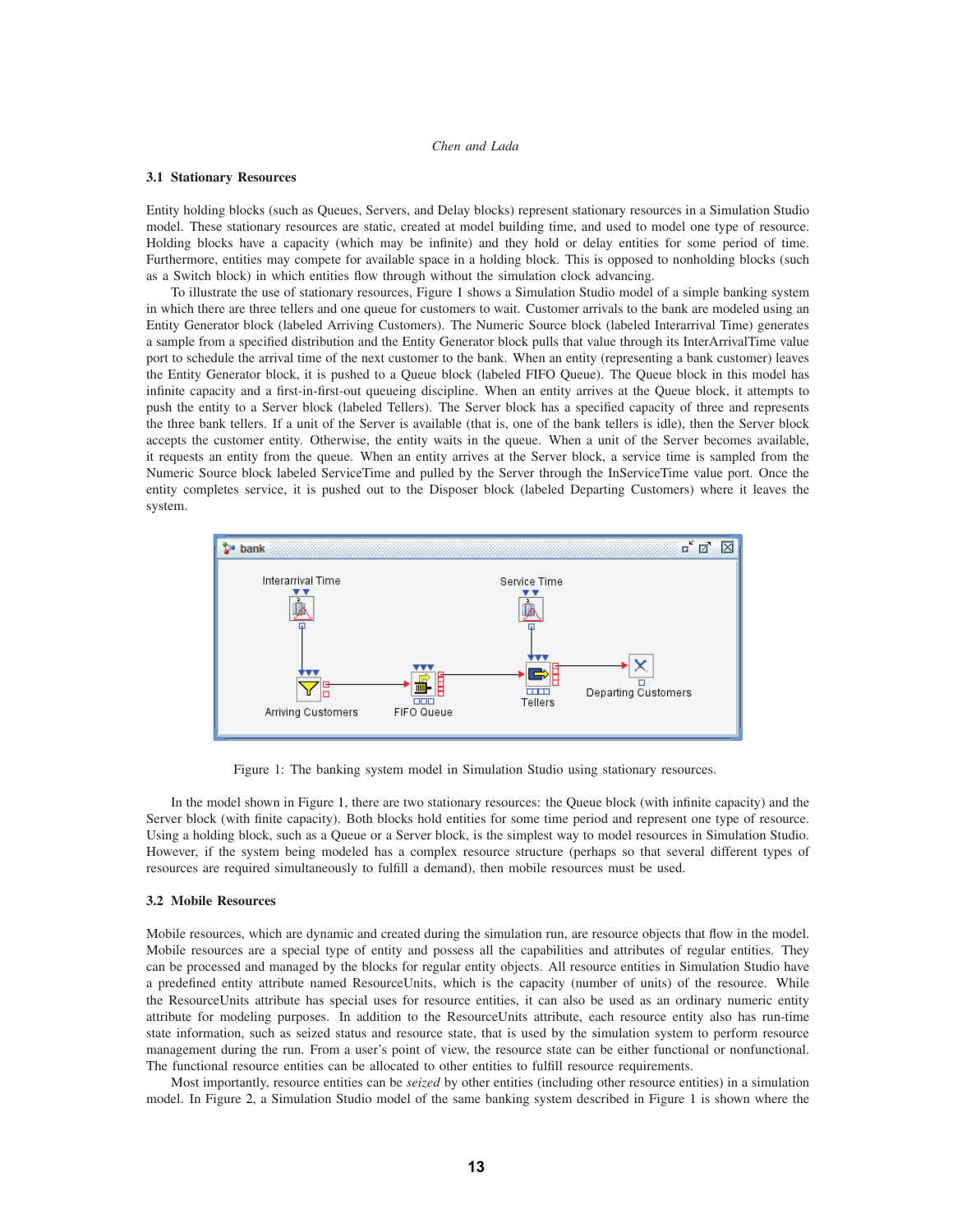tellers are now modeled as mobile resource entities instead of with a static Server block. In the model in Figure 1, the bank tellers are a stationary resource and they never flow or move through the model. In Figure 2, the bank tellers are modeled as resource entities and they are created at model run-time. The Entity Generator block labeled Create Teller generates three resource entities (one for each teller) at time zero and sends those entities into a Resource Pool block (labeled Teller Pool) to wait until needed. The arrival of customers to the bank is modeled the same way as in Figure 1. However as shown in Figure 2, a Seize block (labeled Seize Teller), a Resource Pool block (Teller Pool), a Delay block (Hold Teller), and a Release block (Release Teller) work together to mimic the functionality of the Server block in the model in Figure 1.



Figure 2: The banking system model in Simulation Studio using mobile resources.

When a customer entity arrives at the FIFO Queue block, the Queue block notifies the Seize block (labeled Seize Teller) that a customer is waiting. The Seize block then checks to see if a bank teller resource entity is available in the Resource Pool block. If one is not available, then the customer entity stays in the queue. If a bank teller resource entity is available, then the Seize block accepts the customer entity from the Queue block, pulls the bank teller resource entity from the Resource Pool block (labeled Teller Pool), and attaches it to the customer entity. At this point, a hierarchy of entities is formed. At the top level is the customer entity (called the parent, or root entity) and below it is the teller resource entity (called the child entity). When the customer entity flows through the simulation model, it brings the teller resource entity along with it. After seizing a teller resource entity, the customer entity is sent to a Delay block (labeled Hold Teller) where it is held (along with the teller resource entity) until its service is completed. It is then routed to a Release block where the bank teller resource entity is extracted from the customer entity. The two entities flow out different ports on the Release block: the customer entity is routed to a Disposer block (labeled Departing Customers) and the teller resource entity is routed back to the Resource Pool block where it waits to be seized by another customer entity.

For this simple banking system, using a stationary resource (that is, a Server block) to model the bank tellers is sufficient and mobile resources are not really required. However, suppose at some point a bank teller requires the assistance of a manager. For this scenario, the bank tellers must be modeled as mobile resource entities as in Figure 2. After seizing a teller resource entity, a customer entity could then seize a manager resource entity. Following a delay (representing service time), the customer entity could then release both the teller resource entity and the manager resource entity simultaneously, or it could release them at different points in the model. By modeling the resources as entities in this example, the user has more flexibility and it is possible to model complex scenarios.

An entity-based approach to resource modeling facilitates the modeling of scenarios that require multiple types of resources simultaneously. Any entity can seize multiple resources of different types simultaneously and then release them (perhaps partially) as needed. Because the released resources are also entities, they can either flow to a holding block (like a Resource Pool) where they wait to be seized by another entity, or they can flow to other blocks in the model before returning to a Resource Pool block. For example, suppose a doctor needs to complete paperwork before seeing the next patient. This scenario is easily modeled in Simulation Studio by sending the doctor resource entity to a Delay block (representing the paperwork completion time) before sending it back to a Resource Pool where it can subsequently be seized by another patient entity.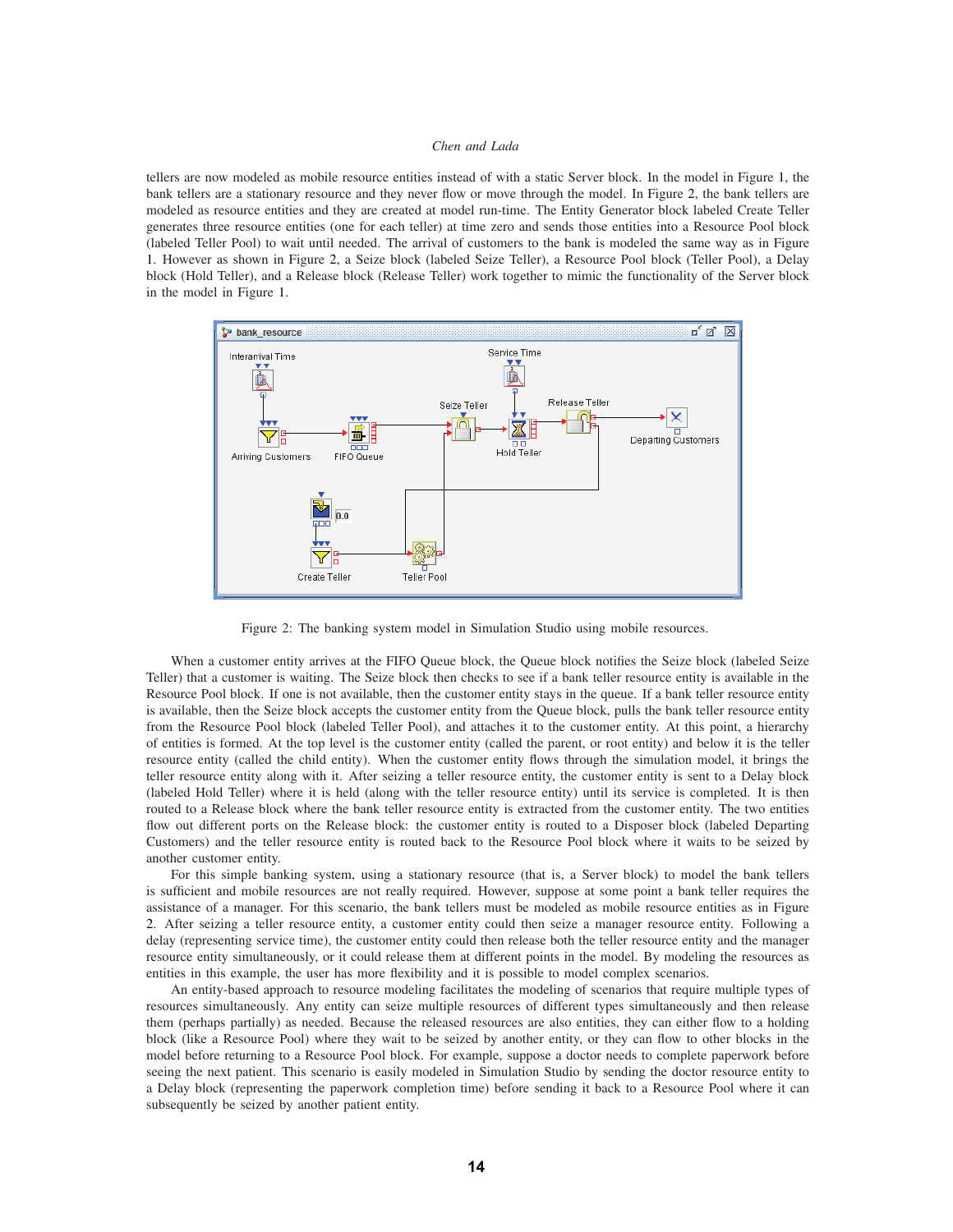Even though the individual resource entities may be scattered throughout the model during a simulation run, it is fairly easy to locate a specific resource entity by using *resource entity rules*, which are defined using entity characteristics such as type and attribute values. Once the resource entity is located, its state or capacity can be adjusted as needed according to some resource schedule. With resource scheduling comes the issue of resource preemption, which becomes relatively straightforward to model with an entity-based approach to resource management. Simulation Studio provides the user with constructs to control resource preemption, including the specification of which resource to preempt, the number of units to preempt, and where the preempted resource should be routed in the model (if necessary).

### **4 COMMON RESOURCE USAGE PATTERN**

In object-oriented computer programming, identifying and applying design patterns to handle various reoccurring situations has greatly improved the design, implementation, understanding, and usage of computer software systems. Inspired by the concept of design patterns (Gamma et al. 1995), we propose a common resource usage pattern to describe various usages of resource entities in Simulation Studio. This common usage pattern for resource entities consists of the following fundamental steps:

- 1. Creating,
- 2. Storing,
- 3. Locating,
- 4. Allocating,
- 5. Using,
- 6. Deallocating, and
- 7. Disposing.

Each of these steps might use one or more Simulation Studio blocks. In addition to all the regular modeling blocks, there are six resource-specific blocks available in Simulation Studio: the Seize, Release, Resource Pool, Resource Scheduler, Resource Agenda, and Resource Stats Collector blocks. These six blocks, together with the other regular blocks, provide all of the powerful resource management capabilities discussed in this paper.

Resource entities in Simulation Studio are usually created by an Entity Generator block, just as regular entities are. The Entity Generator block provides the user with options to select what type of entity it will create. Within the Entity Generator block, it is possible to select the DefaultResourceEntity type with a predefined ResourceUnits attribute for generation, or the user can define a new resource entity type that includes additional custom attributes. The initial value of all attributes, including ResourceUnits, can also be set in the Entity Generator block.

After a resource entity is created, it is typically sent to a Resource Pool block for storage before it can be seized and allocated to meet a resource demand. The Resource Pool block performs resource management tasks for resource entities, such as maintaining seized/unseized status, and processing resource requests. A resource entity is considered *unseized* if it resides in a Resource Pool block. It is considered *seized* if it leaves the pool and is not directly held by any other Resource Pool block. A newly created resource entity is also considered unseized before it enters a Resource Pool block.

Resources need to be located, requested, and allocated to fulfill other entities' resource demands. Locating resources is also essential for other resource operations, such as scheduling, statistics collection, and preemption. Simulation Studio uses resource entity rules (that is, boolean expressions that the attributes of the targeted resource entities must satisfy) to locate resource entities. The resource needs or constraints of an entity that enters a Seize block (referred to as a *controlling* entity) can be specified as resource entity rules in the Seize block. A Seize block provides an input resource entity port for each resource need or constraint. The input resource ports can be connected with Resource Pool blocks. During a simulation run, the Seize block uses the links to its input resource ports to locate and request resource entities from resource storage blocks to satisfy the resource needs of the controlling entity.

After locating the resources in the Resource Pool blocks, the Seize block requests the resources. The Resource Pool blocks process the requests and allocate the resources to the Seize block. In the Resource Pool block, only those resource entities with a resource state set to functional can be allocated. To decrease the likelihood of a resource deadlock, a single Seize block in Simulation Studio does not support partial allocation of the resources it is requesting. All resource constraints must be satisfied before resources are actually allocated to a controlling entity. Otherwise, the Seize block does not accept the controlling entity's resource request and the controlling entity must wait in a Queue block for all required resources to become available. If partial allocation is required, then a chain of Seize blocks may be used to seize different subsets of resources, one after another, as they become available.

Once the resource entities have been allocated to a controlling entity, an entity hierarchy is formed with the controlling entity at the top (parent) level and each seized resource at the next (child) level. The controlling entity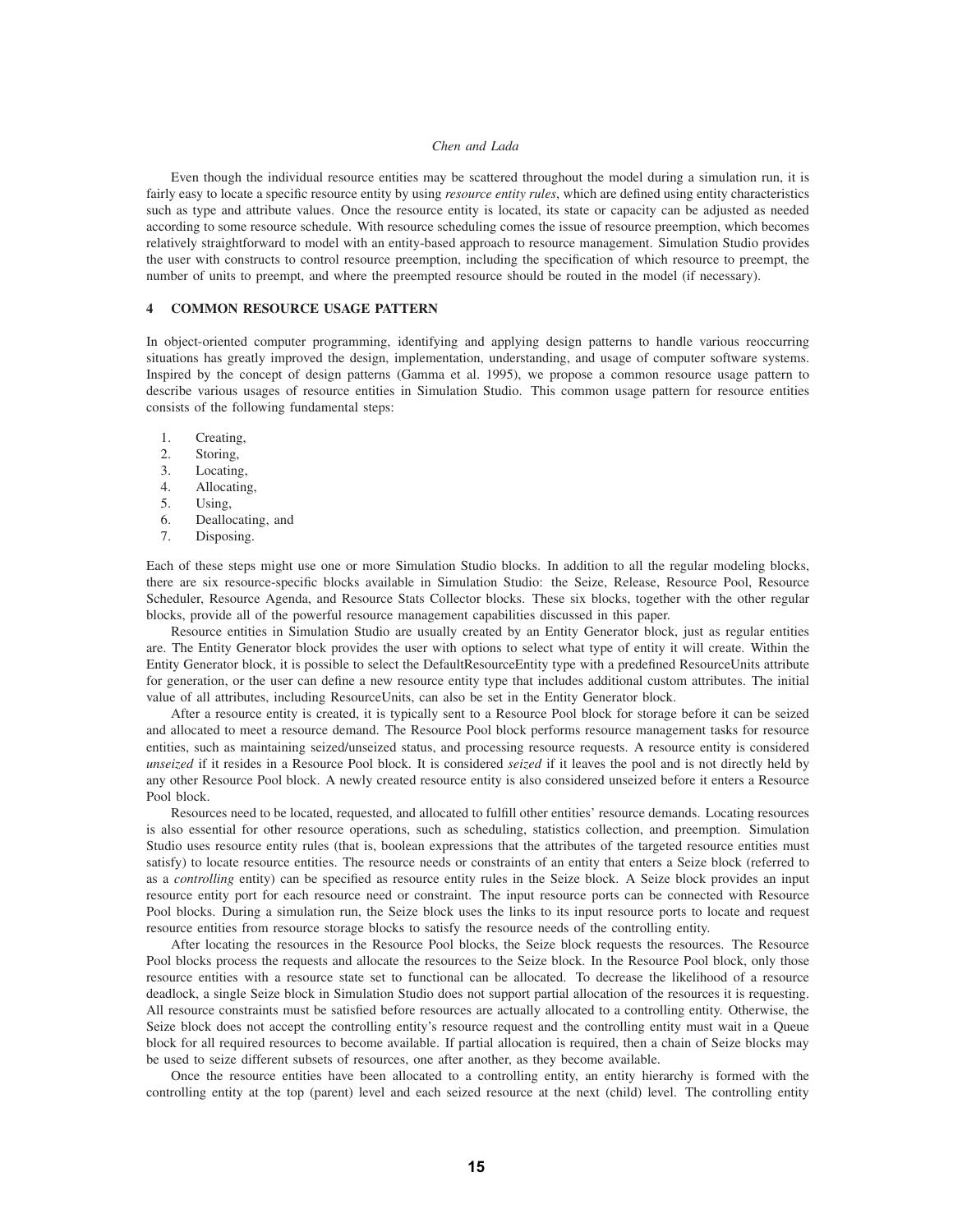then typically continues to flow through the model, along with its seized resource entities. As a simple example of how resources are used, the controlling entity might move to a Delay block to represent a processing time and then move to a Release block to have the resource entities deallocated. In a more complicated system, such as an emergency room, it is not hard to imagine resource entities staying with a controlling entity as it flows through various parts of the model. When a patient enters an emergency room, the patient might be assigned a nurse, a doctor, and a surgery room for some time period. After the surgery, the doctor and surgery room might be released from the patient, but the nurse might stay with the patient and a recovery room might be added as a resource. In another example, parts could be modeled as resource entities and they could be continually added to a controlling entity as it progresses down an assembly line. In this case, the controlling entity will never release the resource entities since they are essentially consumed to build the final product.

Resources seized by controlling entities can be released (deallocated, unseized) by using a Release Block. Resource constraints (resource entity rules) can be defined on the Release block to locate targeted resource entities within the controlling entity hierarchy. The Release block provides an output resource entity port for each constraint defined. For each controlling entity that enters the Release block during the simulation run, the user-defined resource constraints are used to locate and deallocate the targeted resources among all resources held by the controlling entity. The deallocated resources flow out the appropriate output resource ports on the Release block. Released resources can be routed to any block in the simulation model as dictated by the system logic. For example, a resource entity can be processed like a regular entity and have its attributes adjusted in a Modifier block or be held in a Server block for a period of time. Routing the resource entities back to a Resource Pool block indicates that they are available to be seized by other entities.

Like regular entities, resource entities can be disposed by the Disposer block in Simulation Studio. Resource entities that are attached to a controlling entity that enters a Disposer block are destroyed along with the controlling entity. Disposing resource entities with a Disposer block affects the total resource capacity available in the simulation model.

### **5 SCHEDULING RESOURCE ADJUSTMENTS**

Resources often undergo routine adjustments, or changes, and the effects of such adjustments can last for a limited period of time. Examples include a truck that must undergo routine maintenance, a worker that requires a lunch break, and the addition of sales people for the holiday shopping season. The scheduling of resource adjustments should address the following issues:

- a. What kind of adjustment to make (capacity or state change);
- b. What resources to adjust (locate the targeted resources);
- c. When to make the adjustment and for how long;
- d. Whether or not the adjustment is preemptive;
- e. When to proceed to the next related adjustment; and
- f. Whether or not to repeat the adjustment in the future (is it repeatable or not).

In Simulation Studio, the scheduling of mobile resources is supported by the Resource Agenda and Resource Scheduler blocks together. The Resource Agenda block addresses the first issue above, and the Resource Scheduler block addresses the rest.

Resource adjustments are often related and happen in an orderly fashion. In Simulation Studio, related adjustment actions can be grouped together. A special type of value object, called a resource agenda, defines a sequence of related resource adjustment actions based on a relative simulation time. Each resource adjustment action (called an agenda entry) includes a change to either the resource capacity value or the resource state value in targeted resource entities over a certain time period. The Resource Agenda block provides a resource agenda to describe what kind of resource adjustments to make during a simulation run. In the banking system example, the tellers may have staggered lunch breaks. An agenda could be defined over one day to indicate the number of tellers available and for how long. Figure 3 shows the same banking system model as in Figure 2 with the addition of the Resource Agenda and Resource Scheduler block to model the teller lunch breaks.

The Resource Scheduler block accepts and stores resource agenda objects during a simulation run and handles items (b)–(f) in the above list. During a simulation run, the Resource Scheduler block locates the targeted resource entities among the resources in the system dynamically using entity search rules (which may be, for example, an attribute value). These targeted resource entities are either unseized and located in resource storage blocks (such as a Resource Pool block) or seized by a controlling entity. The seized resource entities are busy and in use. In the nonpreemptive case, the seized resource entities should not be adjusted according to the schedule until they become unseized. In the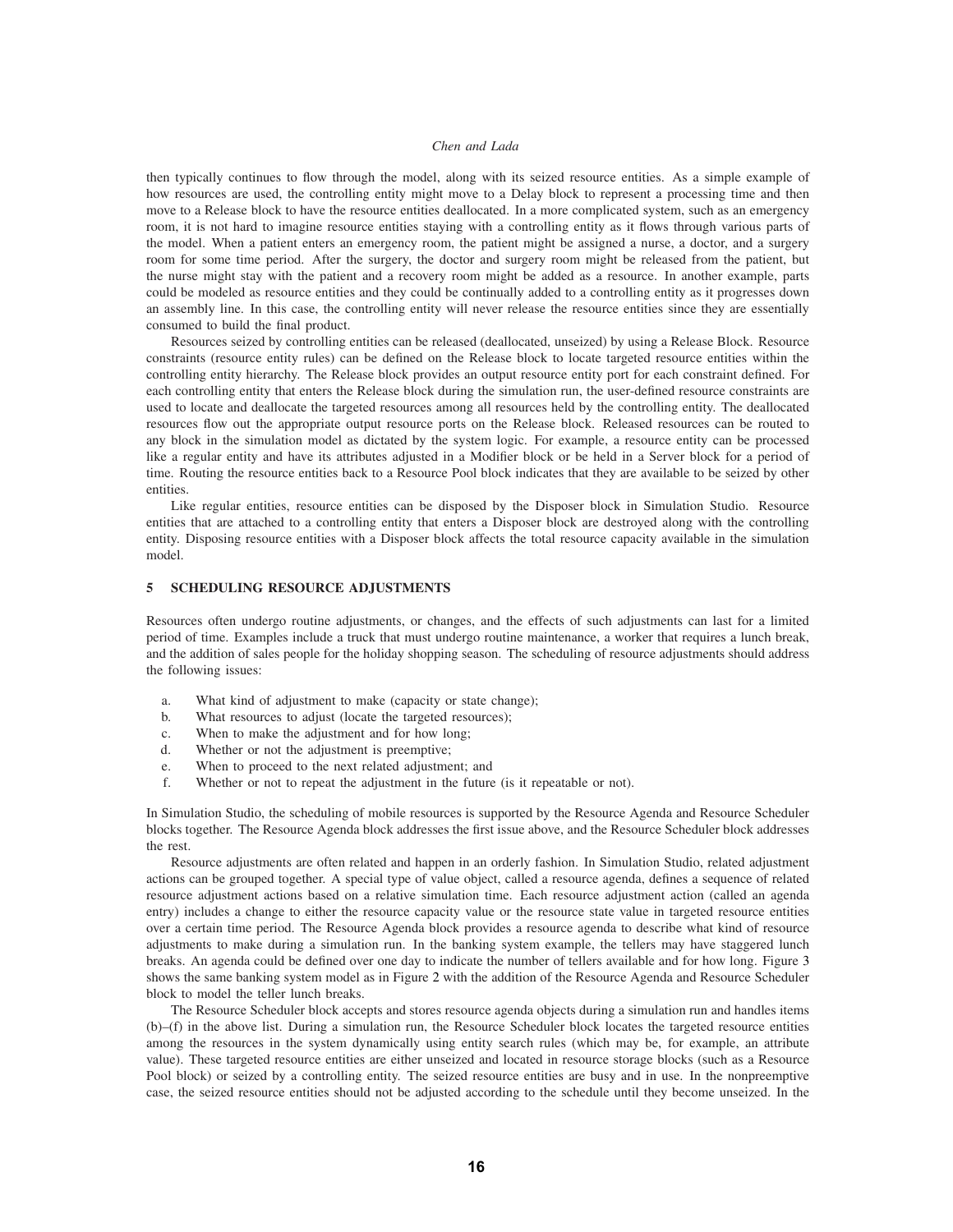

Figure 3: The banking system model in Simulation Studio using scheduled mobile resources.

preemptive case, the capacity of the seized entities is decreased (or the state is changed to nonfunctional) according to the resource schedule and the scheduled adjustment is considered *disruptive* to those resources. In this case, the seized resources are deallocated from their current controlling entity for further processing or allocation. Options are available (called "Immediate Actions" rules) in the Resource Scheduler block to allow the user to specify how a specific agenda entry is to be processed for a targeted set of resource entities and whether or not it should be preemptive.

The Resource Scheduler block uses several heuristics to process agenda entries. For an increase in capacity, the Resource Scheduler block divides the increased units evenly among all targeted resource entities (where the resource entities affected are specified in the Resource Scheduler block based on entity type or attribute value). For a total decrease of capacity, the Resource Scheduler block attempts to decrease as much capacity as possible from a first targeted resource entity before locating the next target, and so on. For example, if there are four bank teller resource entities in the model each with capacity one, and at a specific time the agenda entry indicates the total capacity for the bank teller resource should be two, then the first bank teller resource entity will be located and its capacity will be decreased from one to zero. At that point, another teller resource entity will be located and its capacity will also be decreased from one to zero. So the total capacity of the teller resource is decreased from four to two. In general, the Resource Scheduler block always attempts to finish processing a resource agenda entry without preemptive changes. For capacity changes, the currently unseized resources are located and adjusted first. This "unseized first" heuristic decreases the waiting time for the seized resources to become unseized and avoids unnecessary preemptive adjustments.

### **6 PREEMPTING RESOURCE ENTITIES**

Currently in Simulation Studio, two types of resource preemption are supported: priority-based and scheduled. Prioritybased preemption is primarily used for preempting stationary resources (entity holding blocks), which include the Queue, Server, and Delay blocks. An entity that wants to enter a holding block is considered a consumer of the static resource represented by that block. Allocation of static resources usually involves the acceptance of entering entities into the holding blocks to occupy space. Preemption of static resources forces out one or more entities currently holding a space in the block so that the space can be given to some other entity. The preempted entity is pushed out a dedicated preemption port and can be routed to any part of the model, as dictated by the system logic.

To handle priority-based preemption, Simulation Studio provides an object named Entity Group that is a collection of entity references. An entity reference contains information that uniquely identifies a particular entity. Therefore an entity group holds information about a collection of entities, but not the actual entities themselves. The Simulation Studio holding blocks (including Queue, Server, and Delay) provide an InPreempt input port that accepts an Entity Group object as input. These blocks compare the entity references in the Entity Group to the entities currently held by the block and preempt any matches. With this design, it is possible to preempt any number of units of a stationary resource. This type of preemption is often triggered by the higher priority of a new entity attempting to enter a holding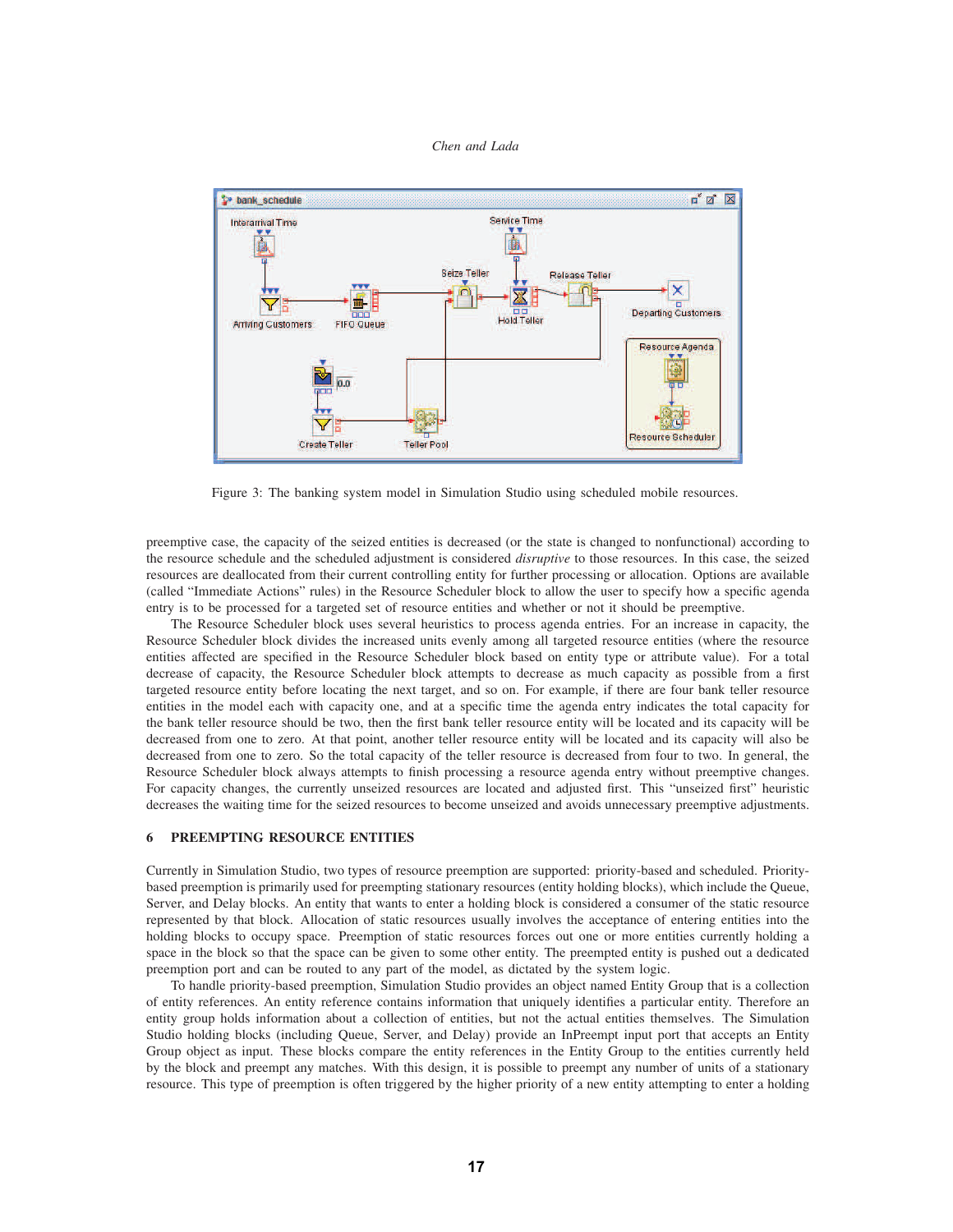block that does not have any more space. Determining which entities to preempt from service is very specific to the system being modeled, and the entity group construct allows the user to control exactly which entities are preempted.

Figure 4 shows an example of how priority-based preemption can be modeled in Simulation Studio. In this model, higher-priority customers can preempt lower-priority customers who are already receiving service if all units of the server are busy. The preempted customers wait for a server to become available again so they can complete their remaining service time. Entities with a priority attribute with value 1 are generated and sent immediately into a Queue block labeled Priority Queue that is ordered based on the value of the attribute priority such that entities with high priority values are at the front of the queue and will receive service first. Entities in the Priority Queue block wait for service from one of three servers (modeled with a Server block with capacity three). After entities with a priority attribute with value 2 are generated, they are routed to the Preemption Logic section of the model. A priority 2 entity first enters a Switch block where the availability of a server is checked. If a server is available, then the priority 2 entity is routed to the Priority Queue block (via the Connector labeled To Entrance). If all units of the Server are busy, then we check to see whether a priority 1 entity is currently in service (so that it can be preempted). At this point, the priority 2 entity is cloned and the original entity is sent to the front of the Priority Queue block to wait for the possible preemption of a priority 1 entity. The cloned priority 2 entity is sent to a Gate block where the Entity Group block labeled Targets is triggered to pull information on all the entities currently being held in the Server block. Also within the Entity Group block are entity rules specifying which entity should be preempted (in this case, a single entity with priority attribute equal to 1). The Entity Group block attempts to find an entity among all the entities being held in the Server block that satisfies the specified rules. The resulting entity group (which is a reference to either one entity or none if there are currently no priority 1 entities in service) is passed to the Gate block which then pushes the entity group to the InPreempt port of the Server block, indicating to the Server block which entity (if any) should be preempted. Preempted Priority 1 entities are sent to the OutPreempt port of the Server block and routed to a different part of the model (labeled Preempted Customers) where the remaining service time is computed. If the remaining service time is greater than zero, then the Priority 1 entity is sent back into the Priority Queue to wait to complete service. Otherwise, the preempted priority 1 entity is routed to the Disposer block and the number serviced is updated.



Figure 4: An example of priority-based preemption in Simulation Studio.

Scheduled preemption is primarily used for preempting mobile resources (resource entities) and is based on the requirements of a resource agenda. Sometimes allocated and seized resource entities need to be preempted from their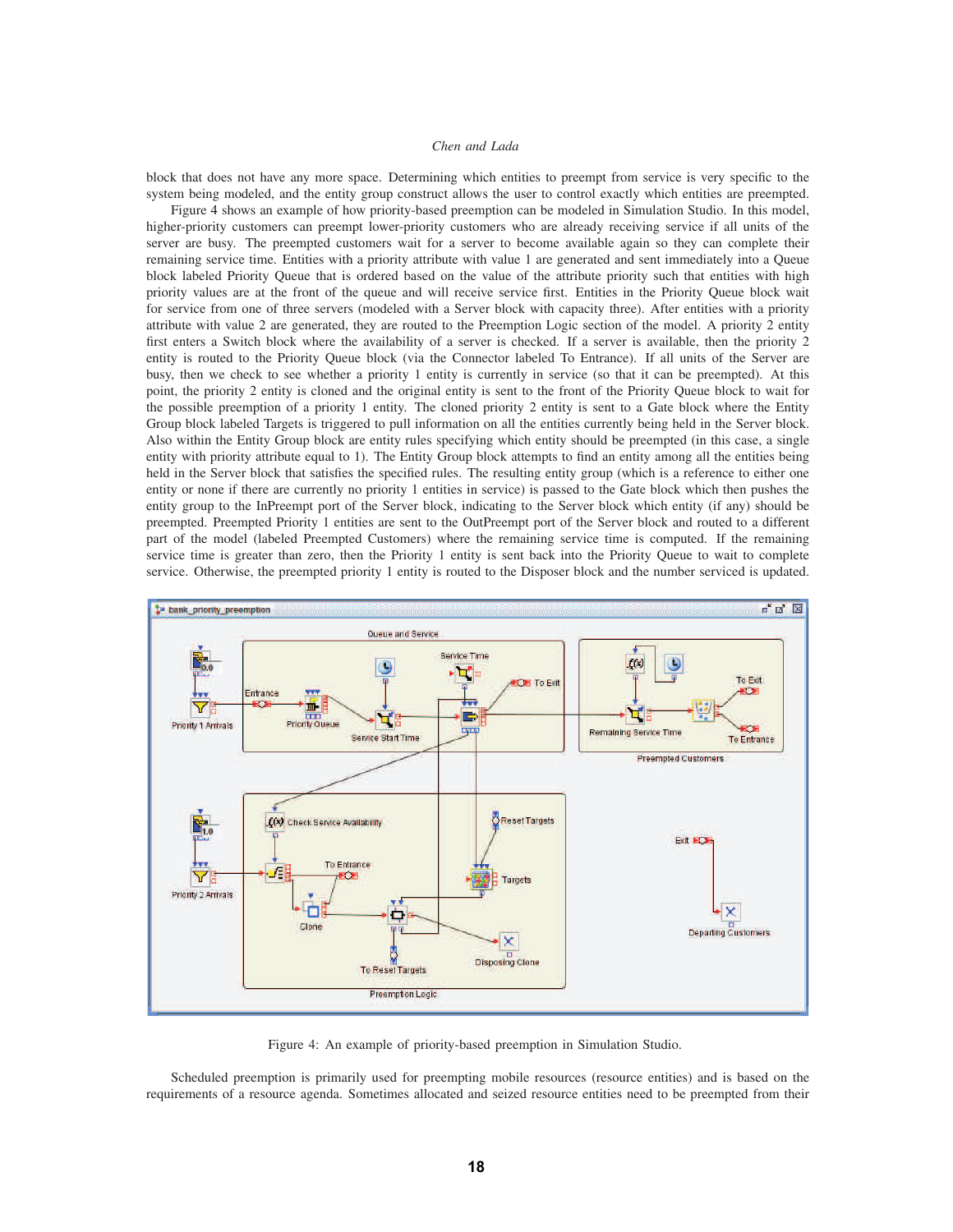current controlling entities so that the resource entities can be reallocated to other controlling entities or sent to some other part of the model for processing. This type of preemption can be triggered by the Immediate Actions option in the Resource Scheduler block (that is, the user would select to adjust seized resources for the agenda). Figure 5 shows an example of how scheduled preemption can be modeled in Simulation Studio using the banking example from Figure 3. The entity holding blocks, including the Queue, Server, and Delay blocks, provide OutPreempt and OutResource output ports. If a teller resource entity allocated to a customer (controlling) entity that is currently held in the Delay block (labeled Hold Teller) is adjusted preemptively, the Delay block attempts to force the customer entity out of the block's OutPreempt port and the resource entity out of the OutResource port. In the model in Figure 5, the preempted customer entity is routed to a Disposer block (labeled Preempted Customers) and the teller resource entity is routed back to the Teller Pool. In general, if the OutPreempt port is not connected to a port of another block, the controlling entity remains in the entity holding block until it completes its service time. If the OutResource port is not connected, the adjusted resource entity remains allocated to its controlling entity.

The post-processing of preempted entities and resources is often highly specific to the system being modeled. For example, when an entity is preempted from a service, it may first be required to finish its remaining service time (as shown in Figure 4), it might be required to restart its service time from the beginning, or it may be required to move on to some other part of the model. Simulation Studio provides the necessary modeling constructs to handle all of these possible situations.



Figure 5: An example of scheduled preemption in Simulation Studio.

#### **7 CONCLUSIONS**

SAS Simulation Studio is an object-oriented, Java-based application for discrete-event simulation that uses a hierarchical, entity-based approach to resource management. In Simulation Studio, mobile resources can be created at simulation run-time that are special types of entities. These resource entities can be processed by the modeling blocks for regular entities and they can be seized by other entities to fulfill resource demands. Resource entity rules are used extensively to locate resource entities for various resource management tasks. There are many advantages to an entity-based approach, including greater control over complicated resource management issues such as scheduling and preemption. The combination of (i) hierarchical, entity-based resources and (ii) resource entity rules for locating targeted resource entities provides a powerful paradigm for modeling resources in a simulation environment.

In the future, we plan to continue expanding the resource management capabilities in Simulation Studio. In particular, we are implementing a statistics collection block that will allow the user to compute statistics for specific groups of resource entities. The groups are defined using resource entity rules based on entity type and attribute value. We also plan to further enhance Simulation Studio's resource scheduling capabilities by determining a method to handle multiple and potentially conflicting scheduling requests for the same targeted resource entities. Furthermore, we are investigating additional heuristics for determining how to distribute a request (provided, perhaps, from a Resource Scheduler block) for increasing or decreasing the total number of resource units across multiple resource entities.